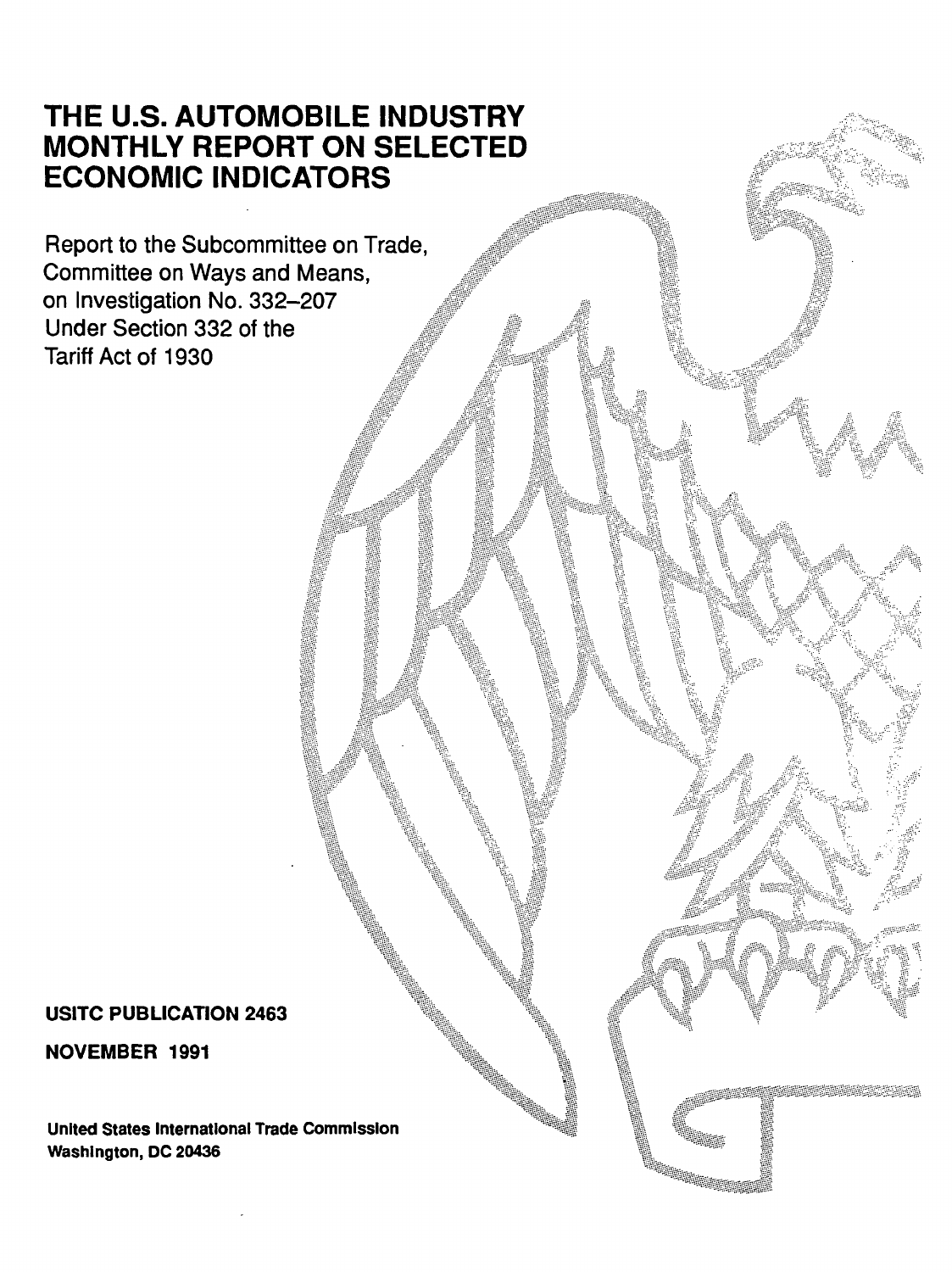### UNITED STATES INTERNATIONAL TRADE COMMISSION

## **COMMISSIONERS**

Anne E. Brunsdale, Acting Chairman Seeley G. Lodwick David B. Rohr Don E. Newquist Carol T. Crawford

> Office of Operations Charles W. Ervin, Director

Office of Industries Robert A. Rogowsky, Director

*This report was prepared principally by* 

Michael J. Hagey

Transportation Branch

Machinery and Equipment Division

Address all communications to Kenneth R. Mason, Secretary to the Commission United States International Trade Commission Washington, DC 20436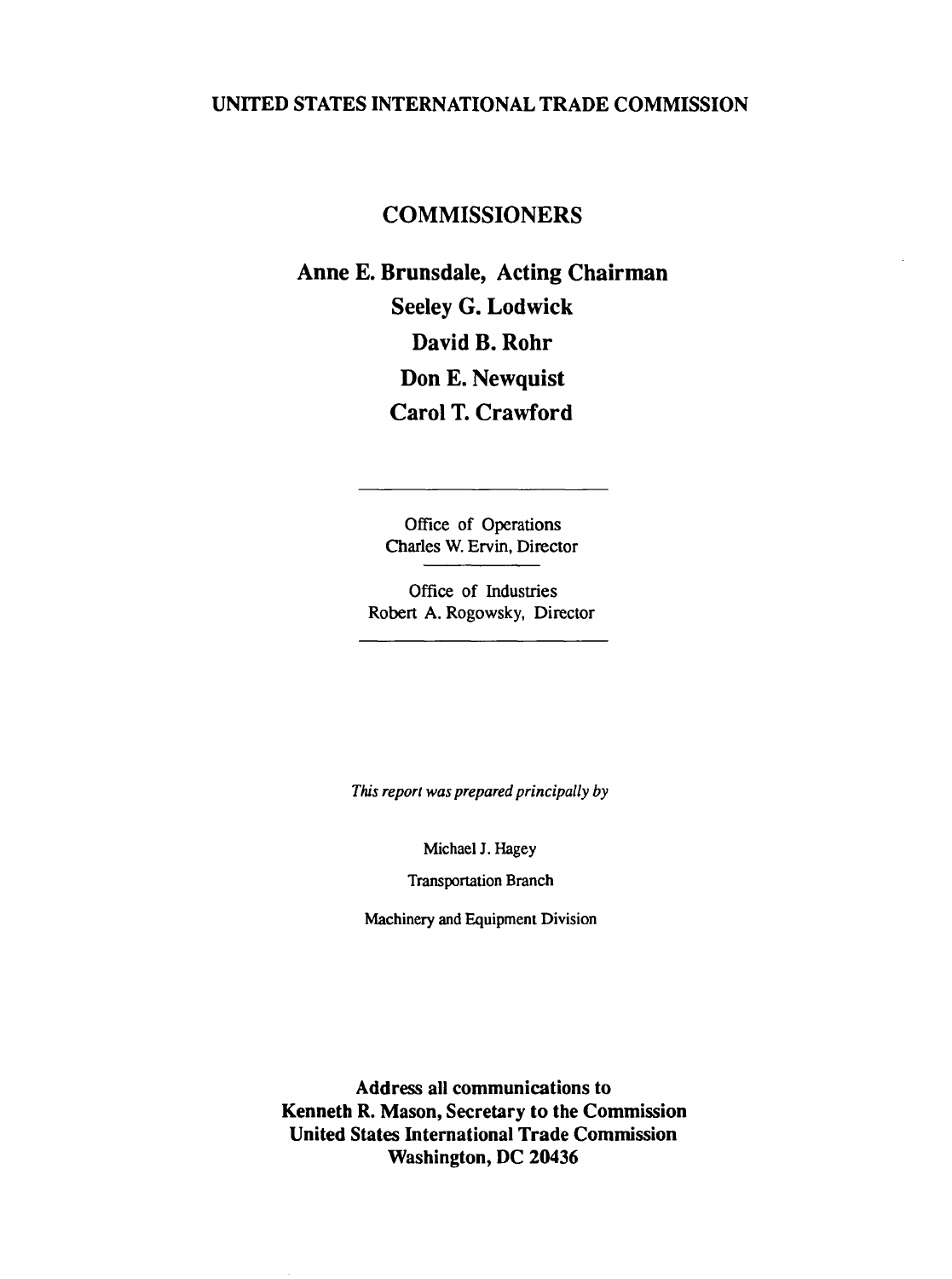## C 0 N T E N T S

 $\ddot{\phantom{a}}$ 

 $\hat{\boldsymbol{\cdot}$ 

#### Tables

| 1. | New passenger automobiles: U.S. retail sales of domestic<br>production, production, inventory, days' supply, and |     |
|----|------------------------------------------------------------------------------------------------------------------|-----|
|    | employment, by specified periods, November 1989-October 1991 1                                                   |     |
| 2. | New passenger automobiles: U.S. imports, by principal sources                                                    |     |
|    | and by specified periods, October 1989-September 1991 2                                                          |     |
| 3. | Lightweight automobile trucks and bodies and cab/chassis for                                                     |     |
|    | lightweight automobile trucks: U.S. imports, by principal                                                        |     |
|    | sources and by specified periods, October 1989-September 1991 3                                                  |     |
| 4. | New passenger automobiles: U.S. exports of domestic                                                              |     |
|    | merchandise, by principal markets and by specified periods,                                                      |     |
|    |                                                                                                                  | 4   |
| 5. | Lightweight automobile trucks and bodies and cab/chassis for                                                     |     |
|    | lightweight automobile trucks: U.S. exports of domestic                                                          |     |
|    | merchandise, by principal markets and by specified periods,                                                      |     |
|    |                                                                                                                  | - 5 |
| 6. | New passenger automobiles: Sales of domestic and imported                                                        |     |
|    | passenger automobiles and sales of imported passenger                                                            |     |
|    | automobiles as a percent of total U.S. sales, by specified                                                       |     |
|    |                                                                                                                  | - 6 |
| 7. | New passenger automobiles: Price indexes, by specified periods,                                                  |     |
|    |                                                                                                                  |     |
| 8. | New passenger automobiles: Retail price changes in the U.S.                                                      |     |
|    |                                                                                                                  | - 7 |
| 9. | Manufacturers' suggested retail prices of selected U.S. and                                                      |     |
|    | Japanese automobiles, April 1981-November 1991 8                                                                 |     |

 $\mathcal{L}$ 

 $\mathcal{L}$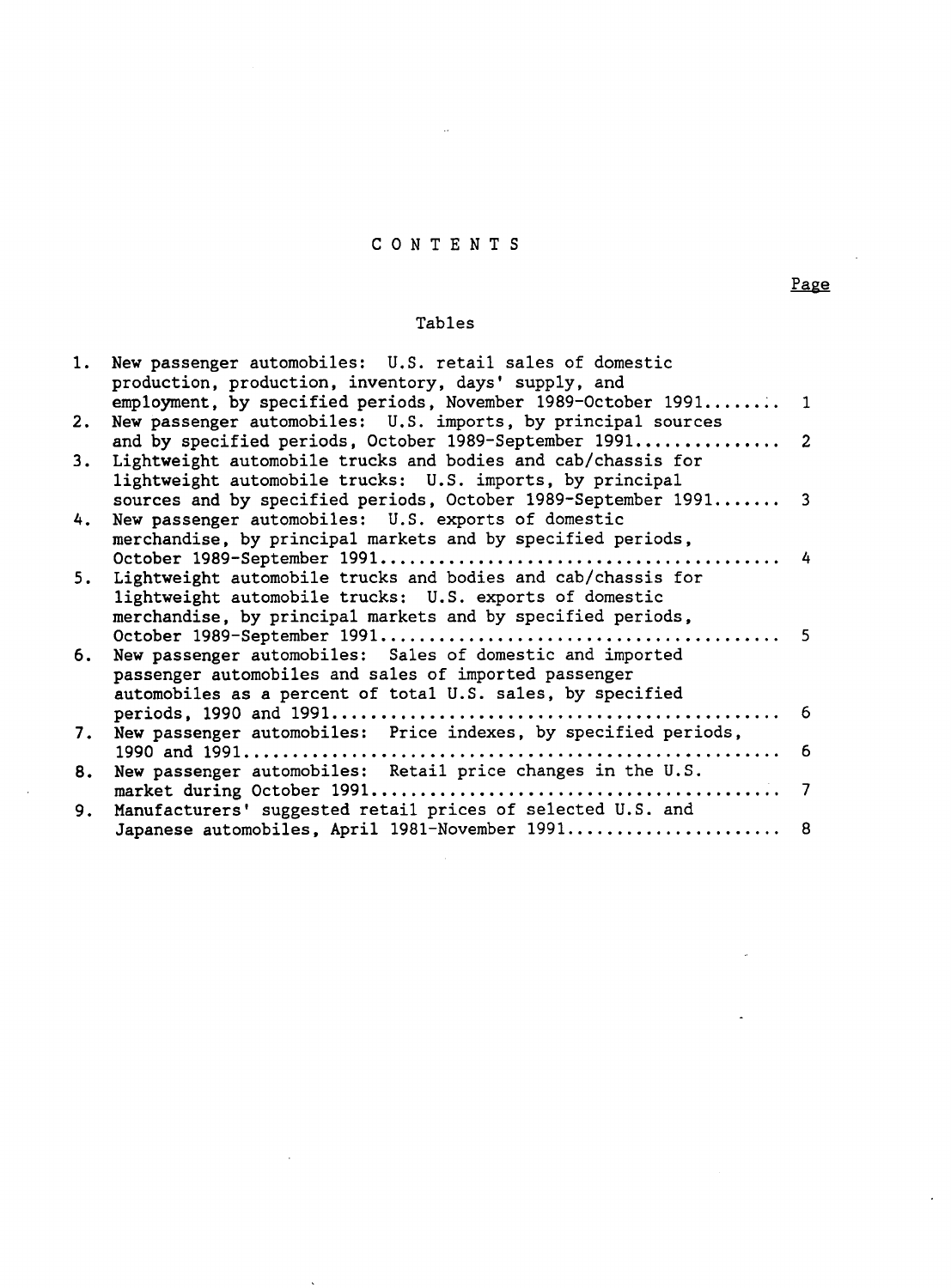$\label{eq:2.1} \frac{1}{\sqrt{2}}\int_{\mathbb{R}^3}\frac{1}{\sqrt{2}}\left(\frac{1}{\sqrt{2}}\right)^2\left(\frac{1}{\sqrt{2}}\right)^2\left(\frac{1}{\sqrt{2}}\right)^2\left(\frac{1}{\sqrt{2}}\right)^2.$ 

 $\label{eq:2.1} \frac{1}{\sqrt{2\pi}}\int_{\mathbb{R}^3}\frac{1}{\sqrt{2\pi}}\left(\frac{1}{\sqrt{2\pi}}\right)^2\frac{1}{\sqrt{2\pi}}\int_{\mathbb{R}^3}\frac{1}{\sqrt{2\pi}}\frac{1}{\sqrt{2\pi}}\frac{1}{\sqrt{2\pi}}\frac{1}{\sqrt{2\pi}}\frac{1}{\sqrt{2\pi}}\frac{1}{\sqrt{2\pi}}\frac{1}{\sqrt{2\pi}}\frac{1}{\sqrt{2\pi}}\frac{1}{\sqrt{2\pi}}\frac{1}{\sqrt{2\pi}}\frac{1}{\sqrt{2\pi}}\frac{$ 

 $\label{eq:2.1} \frac{1}{\sqrt{2}}\int_{\mathbb{R}^3}\frac{1}{\sqrt{2}}\left(\frac{1}{\sqrt{2}}\right)^2\frac{1}{\sqrt{2}}\left(\frac{1}{\sqrt{2}}\right)^2\frac{1}{\sqrt{2}}\left(\frac{1}{\sqrt{2}}\right)^2\frac{1}{\sqrt{2}}\left(\frac{1}{\sqrt{2}}\right)^2.$ 

 $\label{eq:2.1} \frac{1}{\sqrt{2}}\int_{\mathbb{R}^3}\frac{1}{\sqrt{2}}\left(\frac{1}{\sqrt{2}}\right)^2\frac{1}{\sqrt{2}}\left(\frac{1}{\sqrt{2}}\right)^2\frac{1}{\sqrt{2}}\left(\frac{1}{\sqrt{2}}\right)^2\frac{1}{\sqrt{2}}\left(\frac{1}{\sqrt{2}}\right)^2.$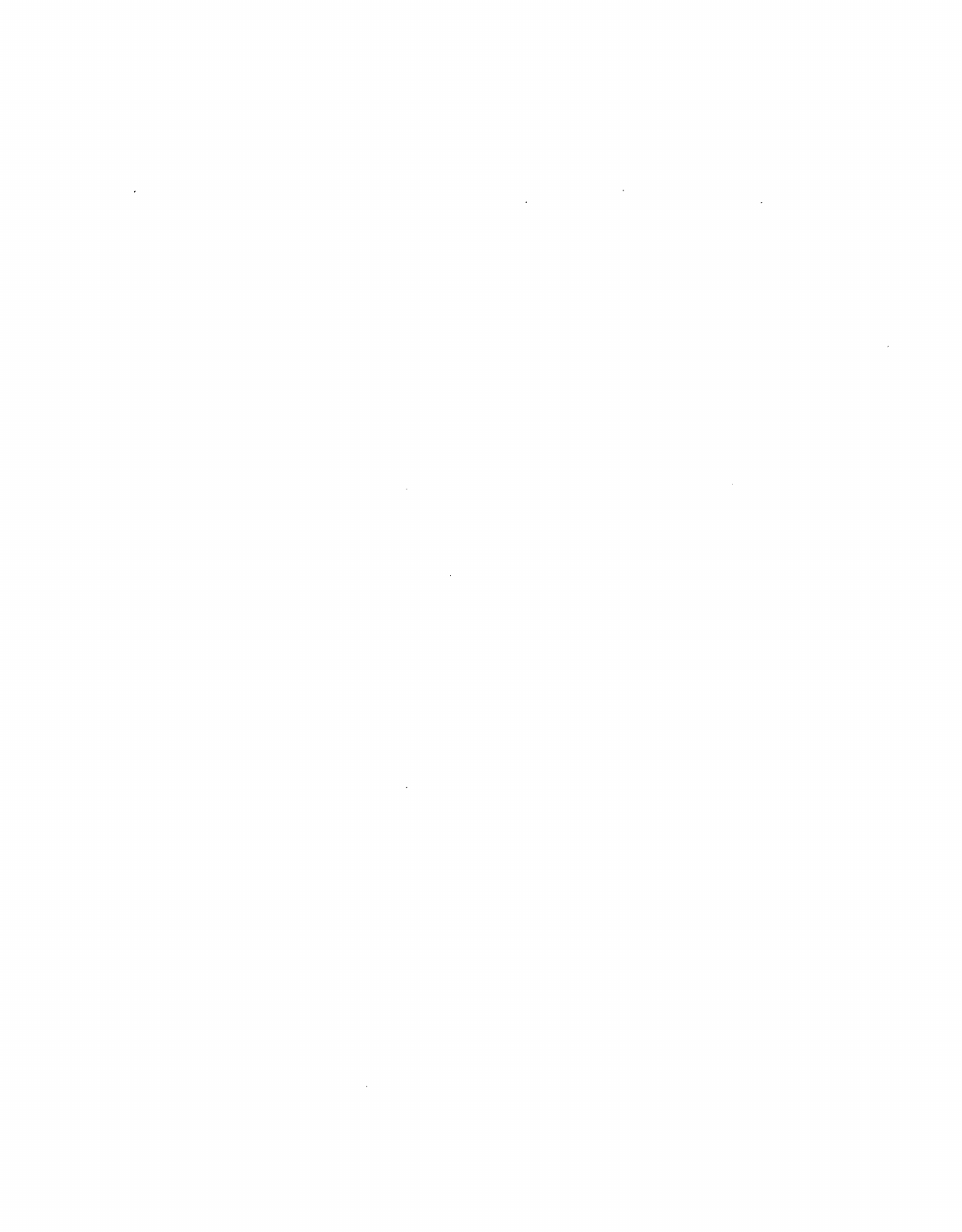New passenger automobiles: U.S. retail sales of domestic production, production, inventory, days' supply, and employment, by specified periods, November 1989-

0ctober 1991

(In thousands of units: thousands of employees)

|                        | 1990-91   |           |            | 1989-90          |             |
|------------------------|-----------|-----------|------------|------------------|-------------|
|                        | Sept.     | Oct.      | Nov. 1990- | Oct.             | Nov. 1989-  |
| <u>Item</u>            | 1991      | 1991      | Oct. 1991  | 1990             | Oct. 1990   |
| Retail sales of domes- |           |           |            |                  |             |
| tic production:        |           |           |            |                  |             |
| Subcompact             | 94        | 78        | 1,128      | 100              | 1,177       |
| $Compact \ldots $      | 117       | 123       | 1,672      | 138              | 1,749       |
| Intermediate           | 141       | 172       | 2,105      | 194              | 2,404       |
| Standard               | 85        | 91        | 1,107      | 97               | 1,276       |
| Luxury                 | 57        | 56        | 657        | 62               | 681         |
| $Total$                | 493       | 520       | 6,669      | 591              | 7,271       |
| Production:            |           |           |            |                  |             |
| Subcompact             | 72        | 87        | 862        | 114              | 982         |
| Compact                | 150       | 171       | 1,752      | 200              | 1,851       |
| Intermediate           | 137       | 182       | 1,934      | 214              | 2,333       |
| Standard               | 59        | 74        | 1,407      | 50               | 1,519       |
| Luxury                 | 62        | 74        | 741        | 77               | 758         |
| $Total$                | 481       | 588       | 6,696      | 656              | 6,447       |
| Inventory              |           |           |            |                  |             |
| Subcompact             | 174       | 238       | 1/         | 247              | 1/          |
| Compact                | 289       | 296       | 1/         | 269              | 1/          |
| Intermediate           | 350       | 356       | 1/         | 635              | 1/          |
| Standard               | 157       | 215       | 1/         | 179              | 1/          |
| Luxury                 | 113       | 144       | 11         | 122              | 1/          |
| $Total$                | 1,081     | 246       | 1/         | 1.453            | 1/          |
| Days' supply: 2/       |           |           |            |                  |             |
| Subcompact             | 44        | 82        | 1/         | 67               | <u> 1</u> / |
| Compact                | 59        | 65        | 1/         | 53               | 1/          |
| Intermediate           | 60        | 56        | 1/         | 88               | 1/          |
| Standard               | 44        | 64        | 1/         | 50               | 1/          |
| Luxury                 | 48        | 69        | 1/         | 53               | 1/          |
| Average                | 53        | 65        | 1/         | 66               | 1/          |
| Employment: $3/$       |           |           |            |                  |             |
| Total employees        | 4/790     | 807<br>57 | 1/         | 812<br>67.       | <u> 1</u> / |
| Production workers     | 606<br>4/ | 621<br>5/ | 1/         | 620<br><u>6/</u> | 1/          |

1/ Not applicable.

2/ Days' supply is an average for each class size which is determined by the previous month's retail sales.

'J./ Employment data are for SIC 371 (motor vehicles and motor vehicle equipment).

4/ Data are for August 1991, revised.

*21* Data are for September 1991.

*§./* Data are for September 1990.

Source: Production and retail sales, Data Resources, Inc. Auto Information Bank; days' supply and inventory, Automotive News; and employment, U.S. Department of Labor.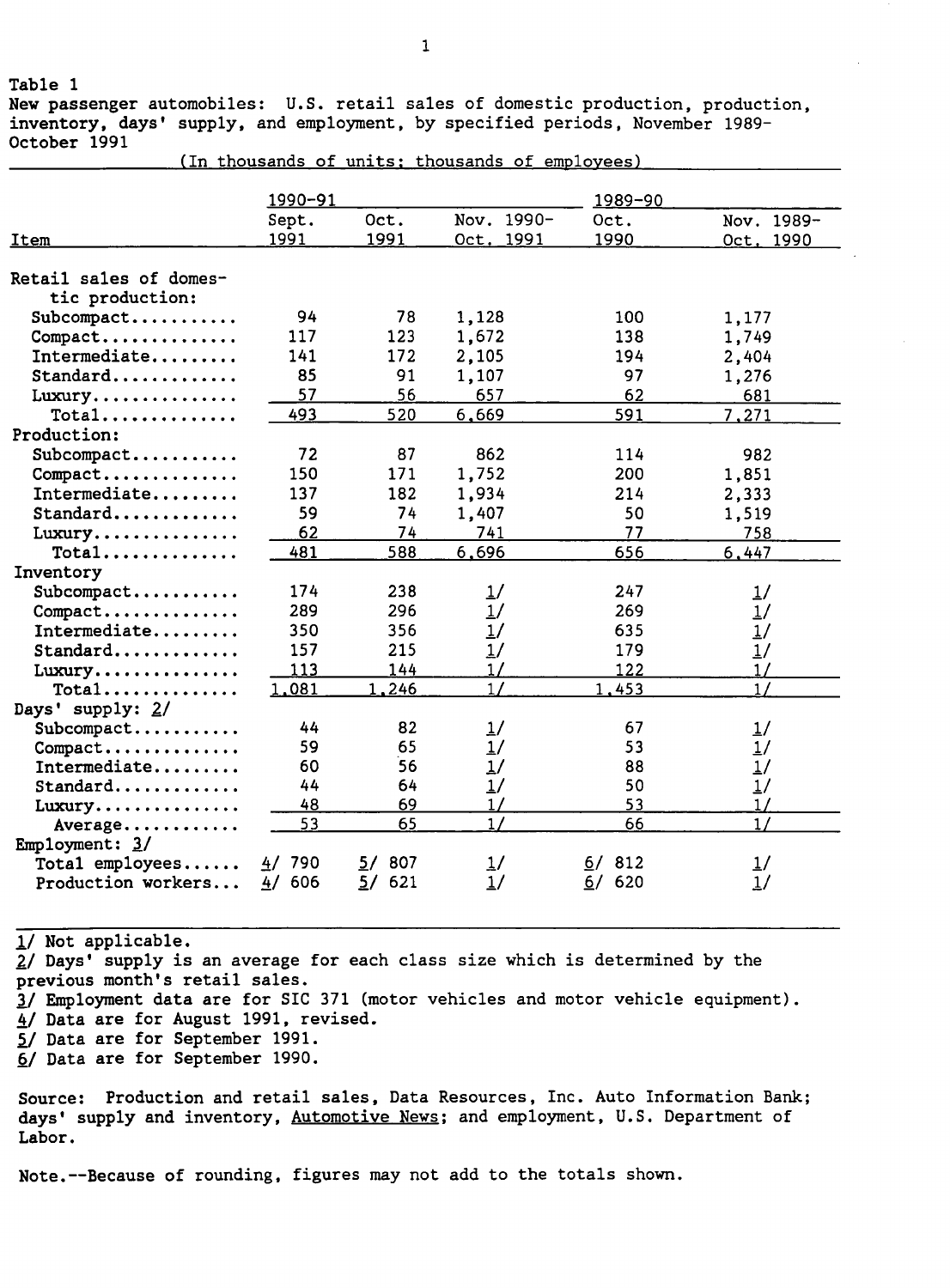New passenger automobiles: U.S. imports, by principal sources and by specified periods, October 1989-September 1991 1/

|                        | 1990-91               |             |                  | 1989-90   |                |  |  |  |
|------------------------|-----------------------|-------------|------------------|-----------|----------------|--|--|--|
|                        | Aug.                  | Sept.       | Oct. 1990-       | Sept.     | Oct. 1989-     |  |  |  |
| Source                 | 1991                  | 1991        | Sept. 1991       | 1990      | Sept. 1990     |  |  |  |
|                        |                       |             | Quantity (units) |           |                |  |  |  |
|                        |                       |             |                  |           |                |  |  |  |
| Japan                  | 155,661               | 151,909     | 1,848,284        | 159,891   | 2,149,823      |  |  |  |
| Canada                 | 105,187               | 105,899     | 1,216,395        | 93,360    | 1,129,348      |  |  |  |
| West Germany           | 14,406                | 12,953      | 173,138          | 12,106    | 237,168        |  |  |  |
| Korea                  | 11,340                | 11,738      | 206,895          | 9,423     | 318,420        |  |  |  |
| Sweden                 | 178                   | 6,162       | 67,143           | 5,289     | 108,703        |  |  |  |
| Mexico                 | 20,663                | 26,640      | 255,375          | 5,763     | 151,684        |  |  |  |
| Yugoslavia             | 965                   | 0           | 3,065            | 0         | 5,826          |  |  |  |
| United Kingdom         | 917                   | 1,054       | 20,157           | 1,994     | 29,342         |  |  |  |
| Italy                  | 55                    | 57          | 4,442            | 525       | 8,795          |  |  |  |
| France                 | 12                    | 3           | 1,853            | 119       | 7,406          |  |  |  |
| Brazil                 | $\overline{c}$        | 0           | 9,851            | 3,139     | 44,300         |  |  |  |
| All other              | 3,315                 | 2,648       | 50,724           | 1,661     | 25, 154        |  |  |  |
| $Total$                | 312,701               | 319,063     | 3,857,322        | 293,270   | 4,215,969      |  |  |  |
|                        | Value (1,000 dollars) |             |                  |           |                |  |  |  |
|                        |                       |             |                  |           |                |  |  |  |
| Japan                  | 1,852,540             | 1,740,616   | 20,827,630       | 1,583,404 | 20,773,299     |  |  |  |
| Canada                 | 1,279,043             | 1,289,310   | 14,075,896       | 1,027,774 | 12,612,752     |  |  |  |
| West Germany           | 368,365               | 339,664     | 4,712,514        | 314,568   | 5,603,976      |  |  |  |
| Korea                  | 63,604                | 64,853      | 1,148,962        | 64,181    | 1,875,756      |  |  |  |
| Sweden                 | 2,853                 | 118,189     | 1,176,210        | 89,461    | 1,748,958      |  |  |  |
| Mexico                 | 216,503               | 283,732     | 2,602,449        | 51,300    | 1,317,068      |  |  |  |
| Yugoslavia             | 2,316                 | 0           | 7,086            | 0         | 14,798         |  |  |  |
| United Kingdom         | 33,645                | 37,589      | 705,527          | 65,470    | 960,735        |  |  |  |
| Italy                  | 6,401                 | 4,312       | 189,352          | 12,316    | 246,142        |  |  |  |
| France                 | 146                   | 102         | 22,402           | 1,315     | 87,971         |  |  |  |
| $Brazil \ldots \ldots$ | 18                    | $\mathbf 0$ | 60,512           | 19,512    | 268,229        |  |  |  |
| All other              | 23.762                | 31.713      | 603,974          | 25.661    | <u>390.597</u> |  |  |  |
| $Total$                | 3,849,197             | 3,910,079   | 46, 132, 513     | 3,254,963 | 45,900,281     |  |  |  |

1/ Data include imports into Puerto Rico; data do not include automobiles assembled in U.S. foreign trade zones.

Source: Compiled from official statistics of the U.S. Department of Commerce.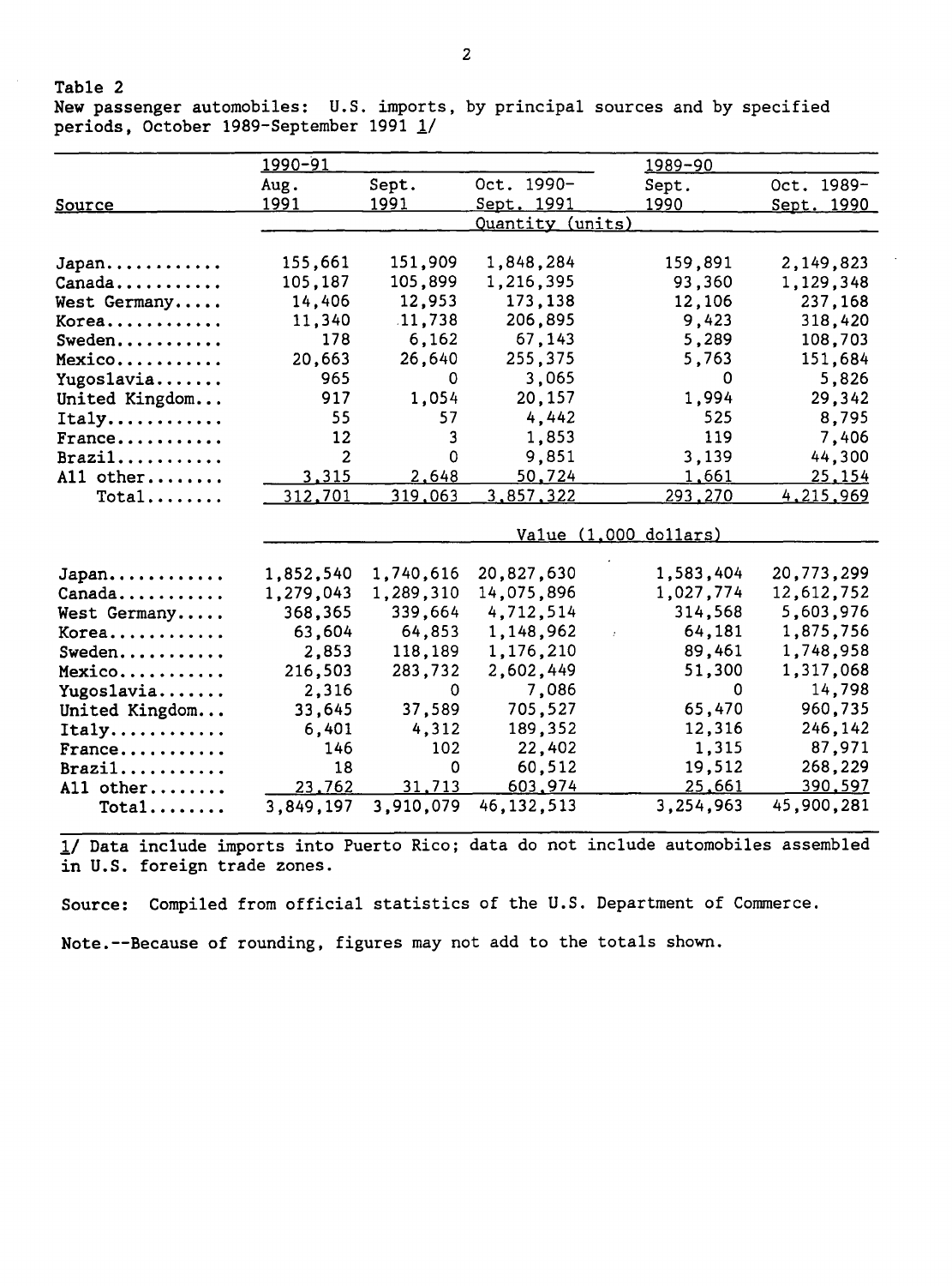Lightweight automobile trucks 1/ and bodies and cab/chassis for lightweight automobile trucks: U.S. imports, by principal sources and by specified periods, October 1989-September 1991 2/

|           | 1990-91               |         |            | 1989-90           |            |  |  |  |
|-----------|-----------------------|---------|------------|-------------------|------------|--|--|--|
|           | Aug.                  | Sept.   | Oct. 1990- | Sept.             | Oct. 1989- |  |  |  |
| Source    | 1991                  | 1991    | Sept. 1991 | 1990              | Sept. 1990 |  |  |  |
|           |                       |         | Quantity   | <u>(units) 3/</u> |            |  |  |  |
| Japan     | 27,092                | 18,817  | 293,565    | 21,925            | 316,472    |  |  |  |
| Canada    | 27,233                | 30,623  | 364,038    | 36,184            | 445.244    |  |  |  |
| Mexico    | 977                   | 1,889   | 8,814      | 2,027             | 22,675     |  |  |  |
| All other | 5.                    | 2       | 81         | 33                | 727        |  |  |  |
| $Total$   | $-55,306$             | 51,331  | 66,499     | 60,170            | 785,119    |  |  |  |
|           | Value (1,000 dollars) |         |            |                   |            |  |  |  |
| Japan     | 161,174               | 115,227 | 1,734,457  | 125,388           | 1,800,937  |  |  |  |
| Canada    | 388,481               | 431,868 | 4,936,945  | 486.945           | 5,784,118  |  |  |  |
| Mexico    | 17,959                | 32,686  | 129,160    | 25,983            | 280,010    |  |  |  |
| All other | 735                   | 484     | 25,044     | 5,531             | 57,067     |  |  |  |
| $Total$   | 568,349               | 580,265 | 6,825,606  | 643,848           | 7,922,132  |  |  |  |

1/ Defined as not over 10,000 pounds gvw.

*21* Partially estimated, all data include imports into Puerto Rico.

3/ Quantity data include complete trucks and cab/chassis, but exclude bodies.

Source: Compiled from official statistics of the U.S. Department of Commerce, except as noted.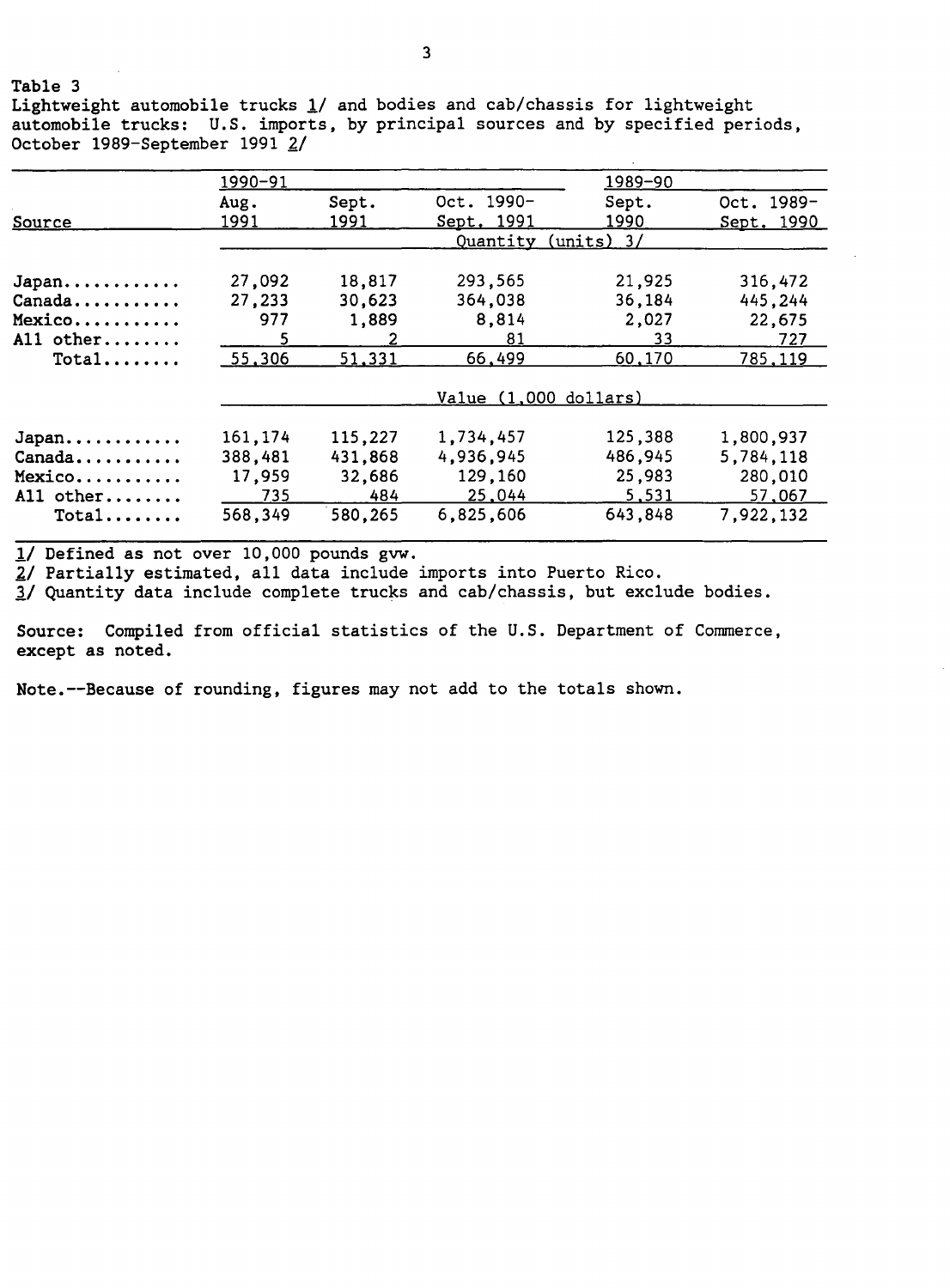New passenger automobiles: U.S. exports of domestic merchandise, by principal markets and by specified periods, October 1989-September 1991

|                | 1990-91                 |         |                  | 1989-90 |            |  |  |
|----------------|-------------------------|---------|------------------|---------|------------|--|--|
|                | Aug.                    | Sept.   | Oct. 1990-       | Sept.   | Oct. 1989- |  |  |
| Market         | 1991                    | 1991    | Sept, 1991       | 1990    | Sept, 1990 |  |  |
|                |                         |         | Quantity (units) |         |            |  |  |
| Canada         | 22,373                  | 47,545  | 463,270          | 37,137  | 548,095    |  |  |
| Japan          | 2,009                   | 1,593   | 31,398           | 3,148   | 32,029     |  |  |
| All other      | 11,125                  | 12,974  | 219,896          | 7,391   | 217,422    |  |  |
| $Total$        | 35,507                  | 62,112  | 714,564          | 47,676  | 797,546    |  |  |
|                | Value $(1,000$ dollars) |         |                  |         |            |  |  |
| Canada         | 316,563                 | 619,076 | 5,645,552        | 446,047 | 6,347,289  |  |  |
| Japan          | 34,670                  | 29,498  | 560,669          | 54,332  | 534,696    |  |  |
| All other      | 150,758                 | 179,404 | 2,927,306        | 79,138  | 2,658,937  |  |  |
| $Total \ldots$ | 501,991                 | 827,978 | 9,133,526        | 579,518 | 9,540,922  |  |  |

Source: Compiled from official statistics of the U.S. Department of Commerce.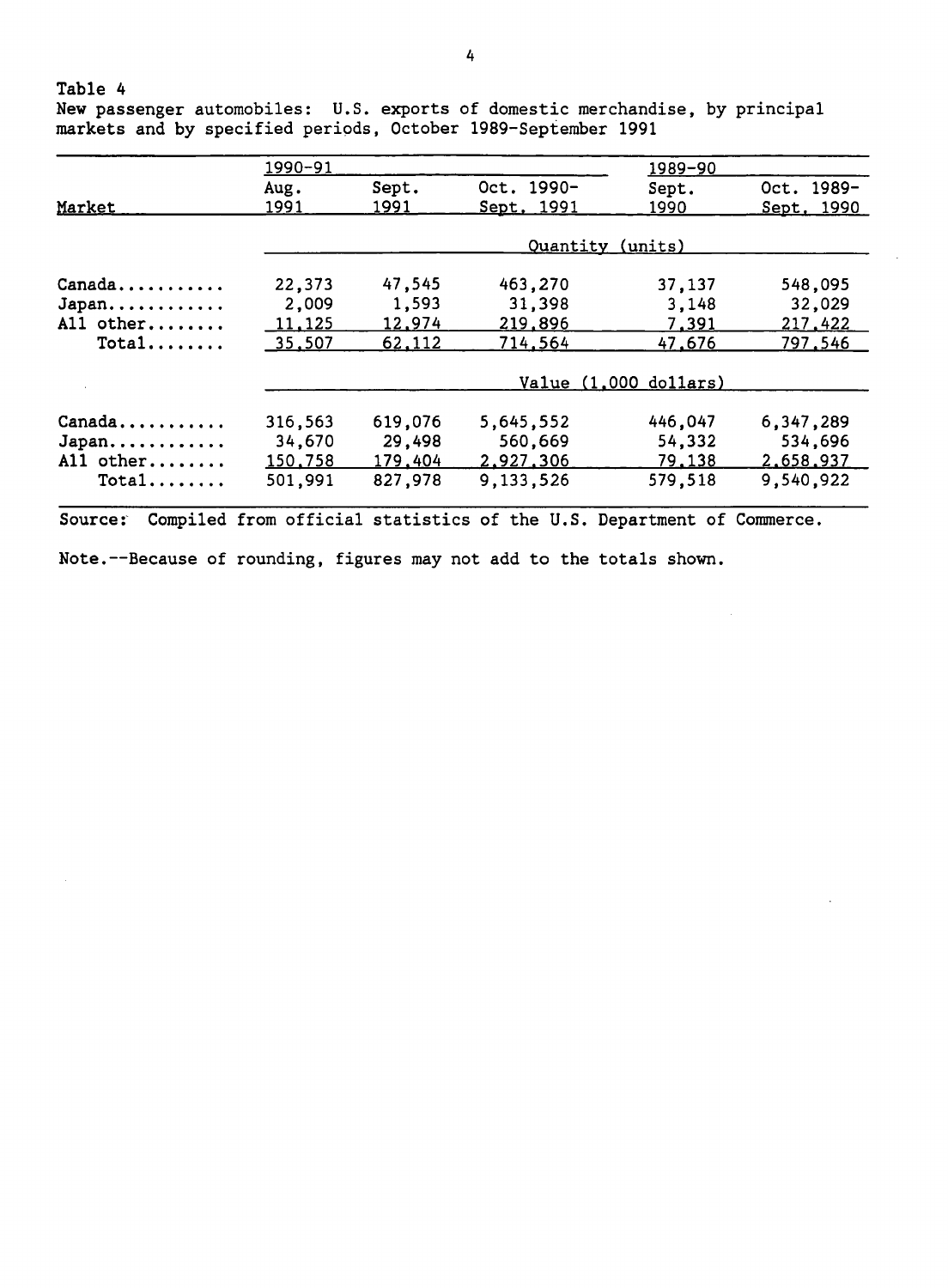Lightweight automobile trucks 1/ and bodies and cab/chassis for lightweight automobile trucks: U.S. exports of domestic merchandise, by principal markets and by specified periods, October 1989-September 1991 2/

|           | 1990-91                |         |                     | 1989-90 |            |  |  |  |  |
|-----------|------------------------|---------|---------------------|---------|------------|--|--|--|--|
|           | Aug.                   | Sept.   | Oct. 1990-          | Sept.   | Oct. 1989- |  |  |  |  |
| Market    | 1991                   | 1991    | Sept, 1991          | 1990    | Sept. 1990 |  |  |  |  |
|           |                        |         |                     |         |            |  |  |  |  |
|           |                        |         | Quantity (units) 3/ |         |            |  |  |  |  |
| Canada    | 6,819                  | 13,472  | 117,311             | 7,477   | 120,698    |  |  |  |  |
| All other | 15,591                 | 2,183   | 49.411              | 1.605   | 14,923     |  |  |  |  |
| $Total$   | 22,409                 | 15,655  | 166,722             | 9,082   | 135,621    |  |  |  |  |
|           | $Value(1,000$ dollars) |         |                     |         |            |  |  |  |  |
|           |                        |         |                     |         |            |  |  |  |  |
| Canada    | 92,918                 | 185,920 | 1,510,676           | 92,863  | 1,438,724  |  |  |  |  |
| All other | 41,121                 | 41,511  | 680,894             | 11,197  | 167,295    |  |  |  |  |
| $Total$   | 134,039                | 227,432 | 2,119,571           | 104,061 | 1,606,019  |  |  |  |  |
|           |                        |         |                     |         |            |  |  |  |  |

1/ Defined as not over 10,000 pounds gvw.

*21* Partially estimated.

l/ Quantity data include complete trucks and cab/chassis, but exclude bodies.

Source: Compiled from official statistics of the U.S. Department of Commerce, except as noted.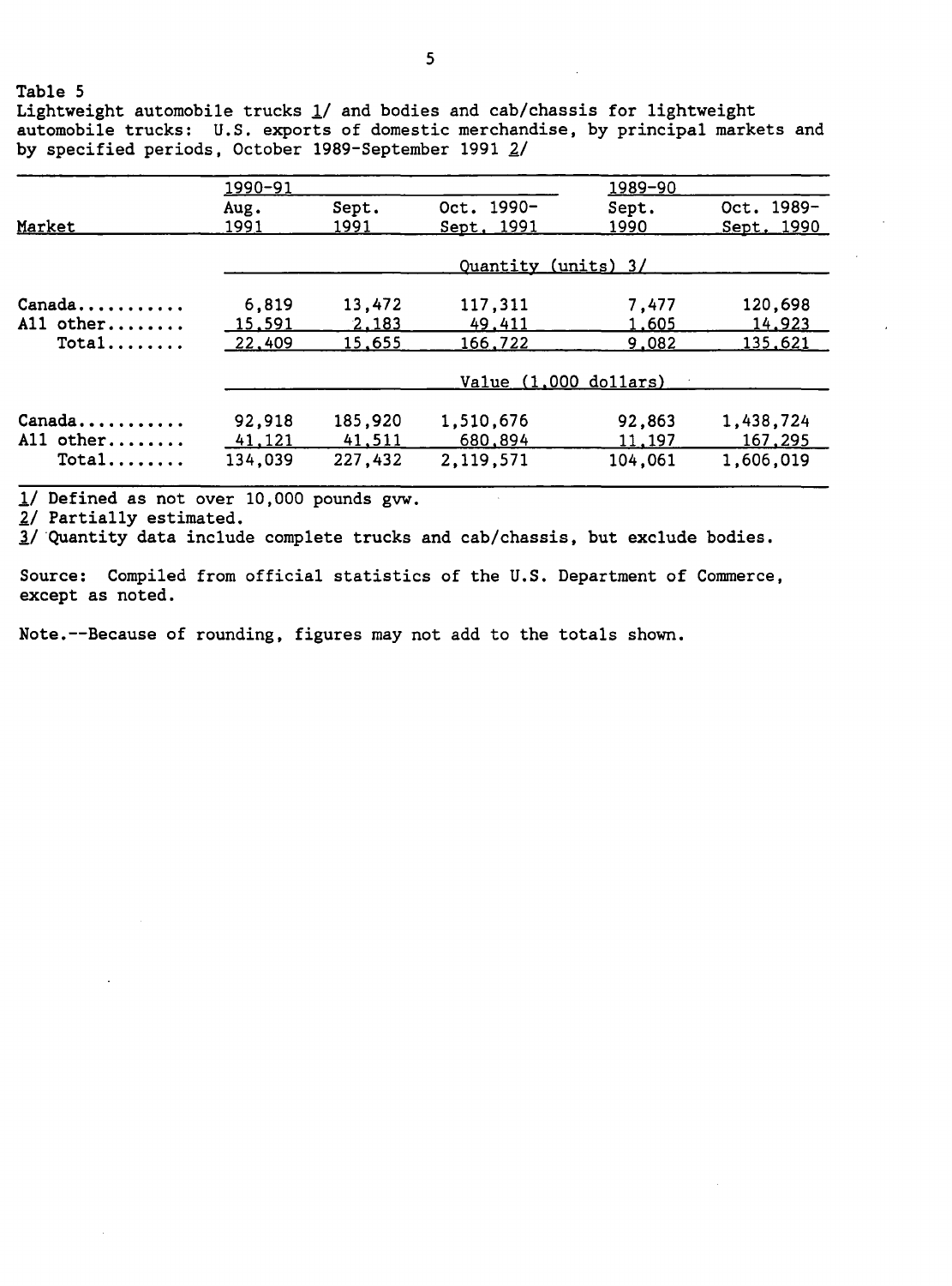New passenger automobiles: Sales of domestic and imported passenger automobiles and sales of imported passenger automobiles as a percent of total U.S. sales, by specified periods, 1990 and 1991

|                                  | <u>Sales of-</u>      |                      |                         |           |               |             |                                 |                 |
|----------------------------------|-----------------------|----------------------|-------------------------|-----------|---------------|-------------|---------------------------------|-----------------|
|                                  | Domestic              |                      | Imported                |           | Total U.S.    |             |                                 | Ratio of import |
|                                  | <u>automobiles</u> 1/ |                      |                         |           | sales 1/ 2/   |             | sale to total<br>$sales$ $1/2/$ |                 |
|                                  |                       |                      | automobiles 2/          |           |               |             |                                 |                 |
| <u>Period</u>                    | 1991                  | 1990                 | 1991                    | 1990      | <u> 1991 </u> | 1990        | 1991                            | 1990            |
|                                  |                       |                      | <u>Quantity (units)</u> |           |               |             | -- <u>Percent</u> --            |                 |
| January                          | 416,644               | 544,655              | 137,814                 | 198,813   | 554,458       | 743,468     | 24.9                            | 26.7            |
| February                         | 472,524               | 531,528              | 149,329                 | 188,630   | 621,853       | 720,155     | 24.0                            | 26.2            |
| $Jan.-Feb$                       |                       | 889, 169 1, 076, 180 | 287, 143                | 387,443   | 1,176,312     | 1,463,623   | 24.4                            | 26.5            |
| March                            | 538,887               | 622,949              | 191,438                 | 226,813   | 730,325       | 851,170     | 26.2                            | 26.6            |
| Jan.-Mar                         | 1,428,061             | 1,699,129            | 478,586                 | 613,027   | 1,906,647     | 2,312,156   | 25.1                            | 26.5            |
| April                            | 504,998               | 596,418              | 186,103                 | 205,320   | 691,101       | 801,738     | 26.9                            | 25.6            |
| $Jan.-Apr$                       | 1,933,059             | 2,295,547            | 664,689                 | 818,347   | 2,597,748     | 3, 113, 894 | 25.6                            | 26.3            |
| May                              | 576,453               | 641,749              | 193,047                 | 230,271   | 769,500       | 872,020     | 25.1                            | 26.4            |
| Jan.-May                         | 2,509,318             | 2,937,296            | 857,448                 | 1,035,943 | 3,366,766     | 3,973,239   | 25.5                            | 26.1            |
| $June \dots \dots$               | 587,631               | 628,781              | 183,907                 | 228,109   | 771,538       | 856,890     | 23.8                            | 26.6            |
| Jan.-June 3,097,247 3,566,077    |                       |                      | 1,041,226               | 1,274,064 | 4,138,473     | 4,840,141   | 25.2                            | 26.3            |
| July                             | 578,721               | 590,476              | 194,656                 | 213,440   | 773,377       | 803,916     | 25.2                            | 26.6            |
| Jan.-July 3,675,968 4,156,553    |                       |                      | 1,235,874               | 1,487,407 | 4,911,942     | 5,643,960   | 25.2                            | 26.4            |
| August                           | 497,238               | 564,411              | 193,325                 | 221,483   | 690,563       | 785,894     | 28.0                            | 28.2            |
| Jan.-Aug 4, 173, 216 4, 720, 964 |                       |                      | 1,429,199               | 1,708,890 | 5,602,415     | 6,429,854   | 25.5                            | 26.6            |
| Sept.                            | 493,383               | 578,958              | 179,211                 | 189,518   | 622,654       | 768,476     | 26.6                            | 24.7            |
| Jan.-Sept 4,666,599 5,299,922    |                       |                      | 1,608,471               | 1,896,649 | 6,275,070     | 7,196,571   | 25.6                            | 26.4            |
| $0$ ct                           | 519,554               | 591,944              | 182,641                 | 195,286   | 702,195       | 787,230     | 26.0                            | 24.8            |
| Jan.-Oct 5, 184, 767 5, 894, 977 |                       |                      | 1,791,629               | 2,091,935 | 6,976,396     | 7,986,912   | 25.7                            | 26.2            |

ll Domestic automobile sales include U.S.-, Canadian- and Mexican-built automobiles sold in the United States.

*21* Does not include automobiles imported from Canada and Mexico.

Source: Automotive News.

Table 7

Note: Because of rounding, figures may not add to the totals shown.

|                                             | <u> 1991</u>  |              |                   | 1990-91      |              |                   |
|---------------------------------------------|---------------|--------------|-------------------|--------------|--------------|-------------------|
| <u>Item</u>                                 | Sept.<br>1991 | Oct.<br>1991 | Percent<br>change | Oct.<br>1990 | Oct.<br>1991 | Percent<br>change |
| Consumer Price<br>Index:                    |               |              |                   |              |              |                   |
| Unadjusted 124.1<br>Seasonally              |               | 125.0        | $+0.7$            | 121.1        | 125.0        | $+3.2$            |
| adjusted 126.2<br>Producer Priced<br>Index: |               | 125.8        | $-0.3$            | 121.4        | 125.8        | $+3.6$            |
| Unadjusted 117.8<br>Seasonally              |               | 129.5        | $+9.9$            | 124.1        | 129.5        | $+4.4$            |
| adjusted 123.9                              |               | 124.5        | $+0.4$            | 121.3        | 124.5        | $+2.6$            |

1/ Consumer price index,  $1982-1984 = 100$ . Producer price index,  $1982 = 100$ .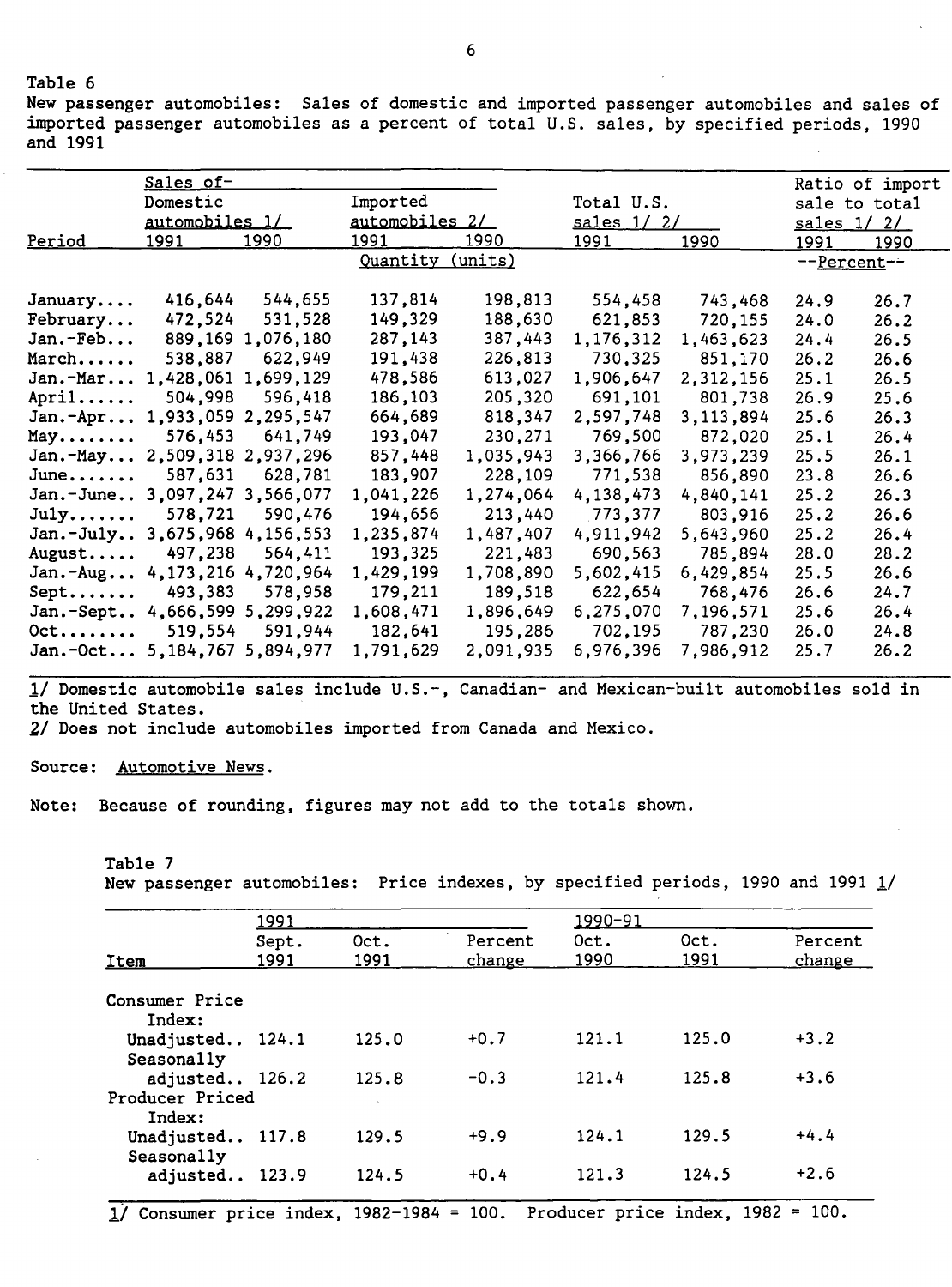New passenger automobiles: Retail price changes in the U.S. market during October 1991 <u>1</u>/

|                                                                                  | Retail price changes    |
|----------------------------------------------------------------------------------|-------------------------|
| Country source/make                                                              | October 1991 $(+ or -)$ |
| U.S. producers:                                                                  |                         |
| General Motors                                                                   | No change.              |
| Ford                                                                             | No change.              |
| Chrysler                                                                         | No change.              |
| Japanese producers:                                                              |                         |
| Toyota Motors                                                                    | No change.              |
| Mazda                                                                            | No change.              |
| American Honda                                                                   | No change.              |
| Acura Division                                                                   | No change.              |
| $Subaru, \ldots, \ldots, \ldots, \ldots, \ldots, \ldots, \ldots, \ldots, \ldots$ | No change.              |
| European producers:                                                              |                         |
| Volkswagen                                                                       | No change.              |
|                                                                                  | No change.              |
| Audi                                                                             | No change.              |
| Porsche                                                                          | No change.              |
| Mercedes-Benz                                                                    | No change.              |
| Korean producer:                                                                 |                         |
| Hyundai                                                                          | No change.              |

1/ Average retail price change for all models.

Source: Automotive News, October 1991.